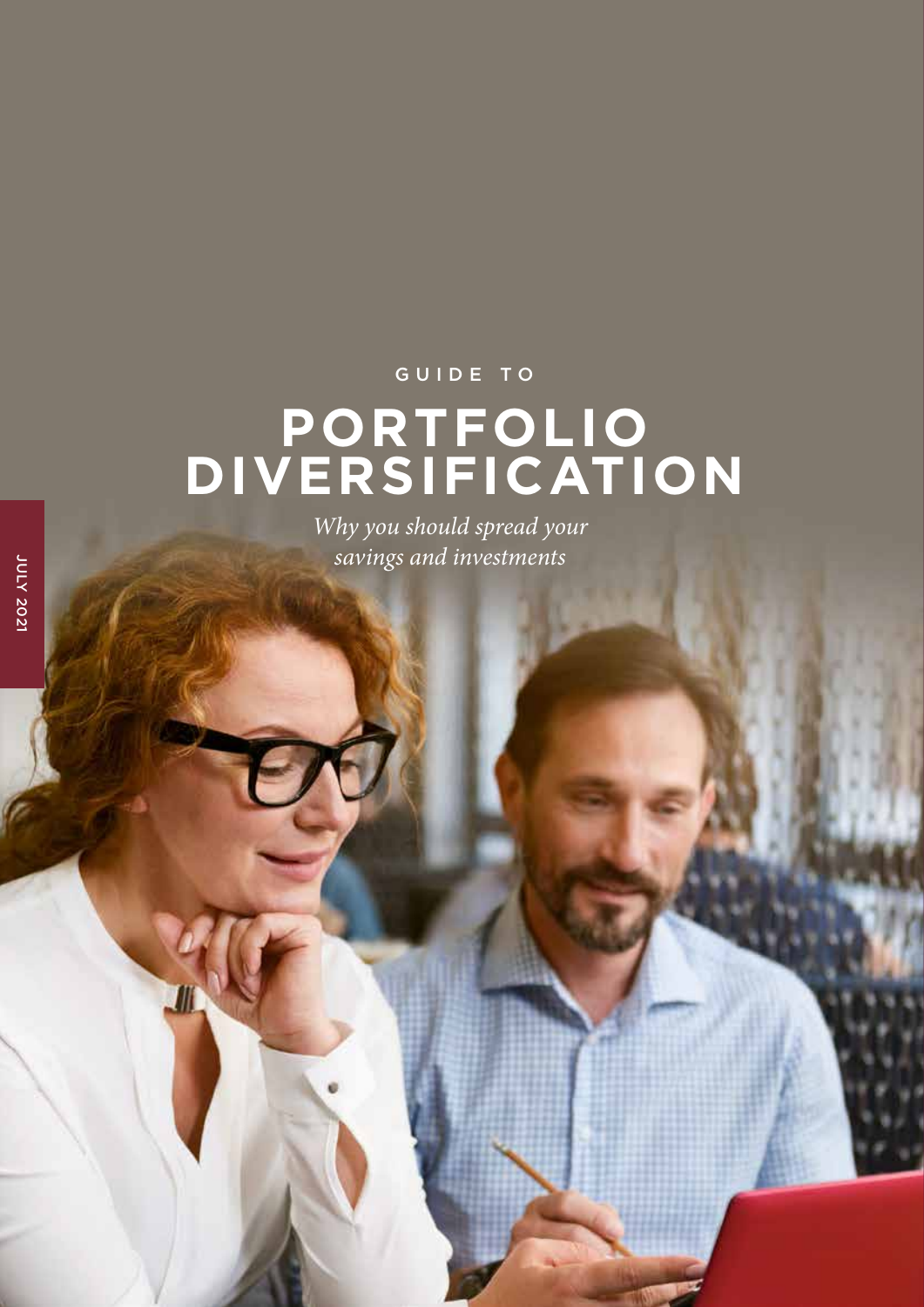02 GUIDE TO **PORTFOLIO DIVERSIFICATION** GUIDE TO **PORTFOLIO DIVERSIFICATION** 03

 $\prod_{\mathsf{we}$ **T** f we could see into the future, there would be no need to diversify our investments. We could merely choose a date when we needed our money back, then select the investment that would provide the highest return to that date. It might be a company share, or a bond, or gold, or any other kind of asset. The problem is that we do not have the gift of foresight.

#### **Combining a number of different investments**

Diversification helps to address this uncertainty by combining a number of different investments. In order to maximise the performance potential of a diversified portfolio, managers actively change the mix of assets they hold to reflect the prevailing market conditions. These changes can be made at a number of levels, including the overall asset mix, the target markets within each asset class and the risk profile of underlying funds within markets.

As a rule, an environment of positive or recovering economic growth and healthy risk appetite would be likely to prompt an increased weighting in equities and a lower exposure to bonds. Within these baskets of assets, the manager might also move into more aggressive portfolios when markets are doing well and more cautious ones when conditions are more difficult.

#### **Defensive positioning when risk appetite is low**

Geographical factors such as local economic growth, interest rates and the political background will also affect the weighting between markets within equities and bonds. In the underlying portfolios, managers will normally adopt a more defensive positioning when risk appetite is low.

For example, in equities they might have higher weightings in large companies operating in parts of the market that are less reliant on robust economic growth. Conversely, when risk appetite

is abundant, underlying portfolios will tend to raise their exposure to more economically sensitive parts of the market and to smaller companies.

#### **Asset allocation**

The term 'asset allocation' simply means deciding how to spread your money across the different asset classes (including equities, bonds, property and cash) and how much you want to hold in each. Your overall asset allocation needs to reflect your future capital or income needs, the timescales before those capital sums are required or the level of income sought, and the amount of risk you can tolerate. Investing is all about risk and return.

Not only does asset allocation naturally spread risk, but it can also help you to boost your returns while maintaining, or even lowering, the level of risk of your portfolio. Most rational investors would prefer to maximise their returns, but every investor has their own individual attitude towards risk.



### GUIDE TO

# **PORTFOLIO DIVERSIFICATION**

Why you should spread your savings and investments

Trying to navigate the ups and downs of market returns, investors seem to naturally want to jump in at the lows and cash out at the highs. But no one can predict when those will occur. By maintaining proper portfolio diversification and avoiding the pitfalls of market timing, you'll have the foundation needed to help manage your overall exposure to market volatility. Historically, the stock market has been up more than down.

#### **Investment characteristics**

Portfolios can incorporate a wide range of different assets, all of which have their own characteristics, like cash, bonds, equities (shares in companies) and property. The idea behind allocating your money among different assets is to spread risk through diversification and to understand these characteristics and their implications on how a portfolio will perform in different conditions – the idea of not putting all your eggs in one basket.

Investments can go down as well as up, and these ups and downs can depend on the assets you're invested in and how the markets are performing. It's a natural part of investing.

#### **Changing risk tolerance**

Moreover, the potential returns available from different kinds of investment, and the risks involved, change over time as a result of economic, political and regulatory developments, as well as a host of other factors.

Your risk tolerance will change over time. For example, investors in their 20s may not be too worried about a 30% fall in the market, reasoning they have time to ride it out. Investors in their 40s, however, if they have responsibilities such as a mortgage and a family, may focus more on protecting against this kind of loss.

### **Asset classes**

When putting together a portfolio, there are a number of asset classes, or types of investments, that can be combined in different ways. The starting point is cash – and the aim of employing the other asset classes is to achieve a better return than could be achieved by leaving all of the investment on deposit.

#### **Cash**

The most common types of cash investments are bank and building society savings accounts and money market funds (investment vehicles which invest in securities such as short-term

bonds to enable institutions and larger personal investors to invest cash for the short term).

Money held in the bank is arguably more secure than any of the other asset classes, but it is also likely to provide the poorest return over the long term. But it's important to be able to pay unexpected expenses, or to deal with an unexpected loss of income, without tapping into your core portfolio.

There's no sure way to protect your money from the effects of inflation. The only rule is that cash savings accounts are generally the worst places to put your money long term – the interest is almost always lower than inflation, so you're constantly losing money.

#### **Bonds**

Bonds are effectively IOUs issued by governments or companies. In return for your initial investment, the issuer pays a pre-agreed regular return (the 'coupon') for a fixed term, at the end of which it agrees to return your initial investment.

The term 'asset allocation' simply means deciding how to spread your money across the different asset classes (including equities, bonds, property and cash) and how much you want to hold in each.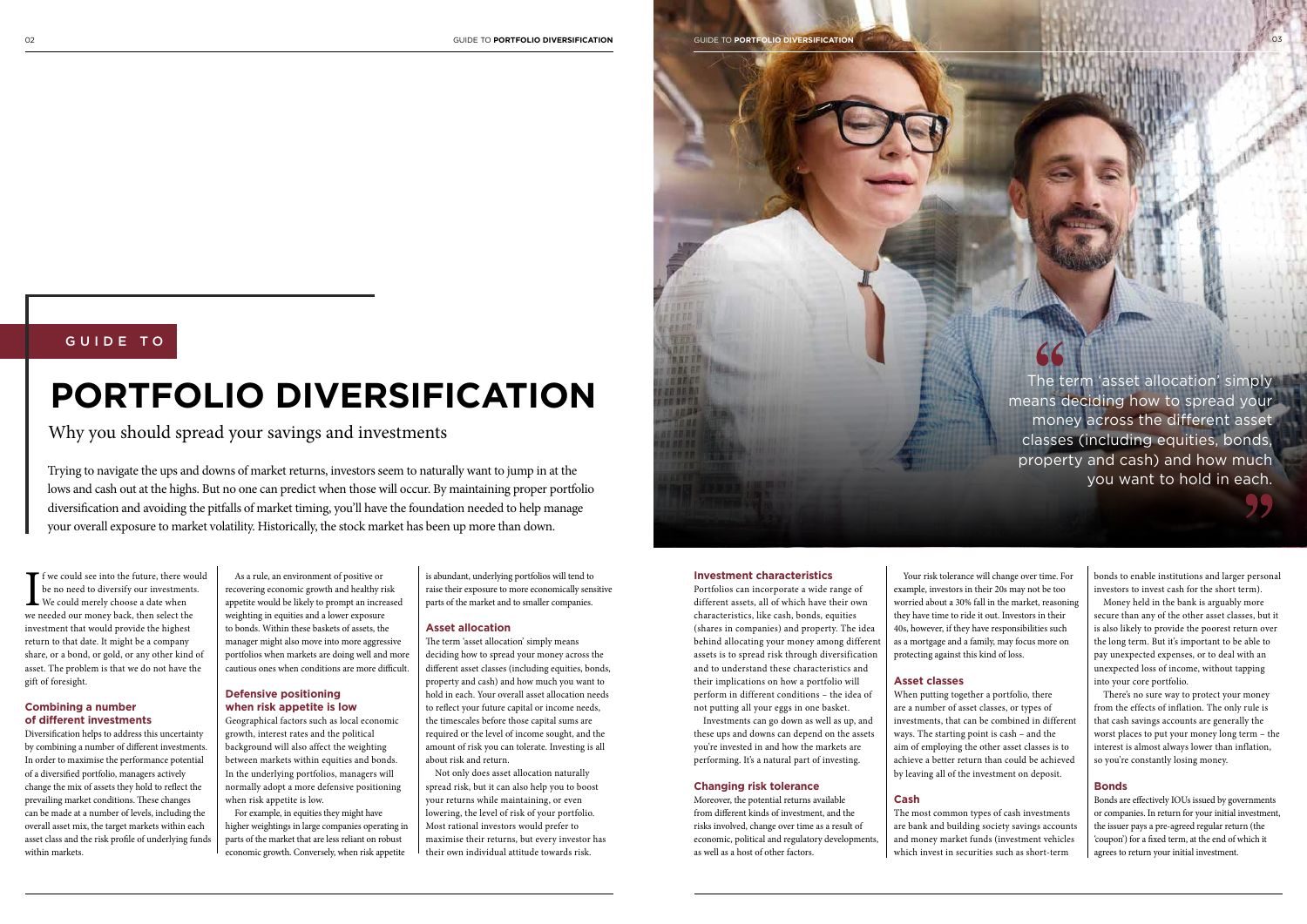Depending on the financial strength of the issuer, bonds can be very low or relatively high risk, and the level of interest paid varies accordingly, with higher-risk issuers needing to offer more attractive coupons to attract investment.

As long as the issuer is still solvent at the time the bond matures, investors get back the initial value of the bond.

**However, during the life of the bond, its price will fluctuate to take account of a number of factors, including:**

- **Interest rates** as cash is an alternative lower-risk investment, the value of government bonds is particularly affected by changes in interest rates. Rising base rates will tend to lead to lower government bond prices, and vice versa
- Inflation expectations the coupons paid by the majority of bonds do not change over time. Therefore, high inflation reduces the real value of future coupon payments, making bonds less attractive and driving their prices lower
- **Credit quality** the ability of the issuer to pay regular coupons and redeem the bonds at maturity is a key consideration for

■ **Company profits** – by buying shares, you are effectively investing in the future profitability of a company, so the operating outlook for the business is of paramount importance. Higher profits are likely to lead to a higher share price and/or increased dividends,

bond investors. Higher-risk bonds such as corporate bonds are susceptible to changes in the perceived creditworthiness of the issuer

#### **Equities**

Equities, or shares in companies, are regarded as riskier investments than bonds, but they also tend to produce superior returns over the long term. They are riskier because, in the event of a company getting into financial difficulty, bond holders rank ahead of equity holders when the remaining cash is distributed.

- Economic background companies perform best in an environment of healthy economic growth, modest inflation and low interest rates. A poor outlook for growth could suggest waning demand for the company's products or services. High inflation could impact companies in the form of increased input prices, although in some cases companies may be able to pass this on to consumers. Rising interest rates could put strain on companies that have borrowed heavily to grow the business
- **Investor sentiment** as higher-risk assets, equities are susceptible to changes in investor sentiment. Deterioration in risk appetite normally sees share prices fall, while a turn to positive sentiment can see equity markets rise sharply

However, their superior long-term returns come from the fact that, unlike a bond which matures at the same price at which it was issued, share prices can rise dramatically as a company grows.

Returns from equities are made up of changes in the share price and, in some cases, dividends paid by the company to its investors. **Share prices fluctuate constantly as a result of factors such as:**

> Indeed, without such work, property can quickly become uncompetitive and run down. When managed properly, the relatively stable nature of property's income return is key to its appeal for investors.  $\blacksquare$

whereas sustained losses could place the dividend or even the long-term viability of the business in jeopardy

#### **Property**

In investment terms, property normally means commercial real estate – offices, warehouses, retail units and the like. Unlike the assets we have mentioned so far, properties are unique – only one fund can own a particular office building or shop.

The performance of these assets can sometimes be dominated by changes in capital values. These unusually dramatic moves in capital value illustrate another of property's key characteristics, namely its relative illiquidity compared to equities or bonds. Buying equities or bonds is normally a relatively quick and inexpensive process, but property investing involves considerable valuation and legal involvement.

The more normal state of affairs is for rental income to be the main driver of commercial property returns. Owners of property can enhance the income potential and capital value of their assets by undertaking refurbishment work or other improvements.

THE VALUE OF YOUR INVESTMENT CAN GO DOWN AS WELL AS UP AND YOU MAY GET BACK LESS THAN YOU PAID IN.

LAWS AND TAX RULES MAY CHANGE IN THE FUTURE. YOUR OWN CIRCUMSTANCES AND WHERE YOU LIVE IN THE UK ALSO HAVE AN IMPACT ON TAX TREATMENT.

#### **READY TO START A CONVERSATION?**

Although we all have different goals depending on what life stage we're at, our goals can be broadly categorised into essential needs, lifestyle wants and legacy aspirations. Getting investment advice can be one of the most beneficial things you can do for your personal finances and long-term financial wellbeing. To identify which investment options are right for your individual circumstances or to find out more, please contact us – we look forward to hearing from you.

Bonds are effectively IOUs issued by governments or companies. In return for your initial investment, the issuer pays a pre-agreed regular return (the 'coupon') for a fixed term, at the end of which it agrees to return your initial investment.



# 66

In investment terms, property normally means commercial real estate – offices, warehouses, retail units and the like.